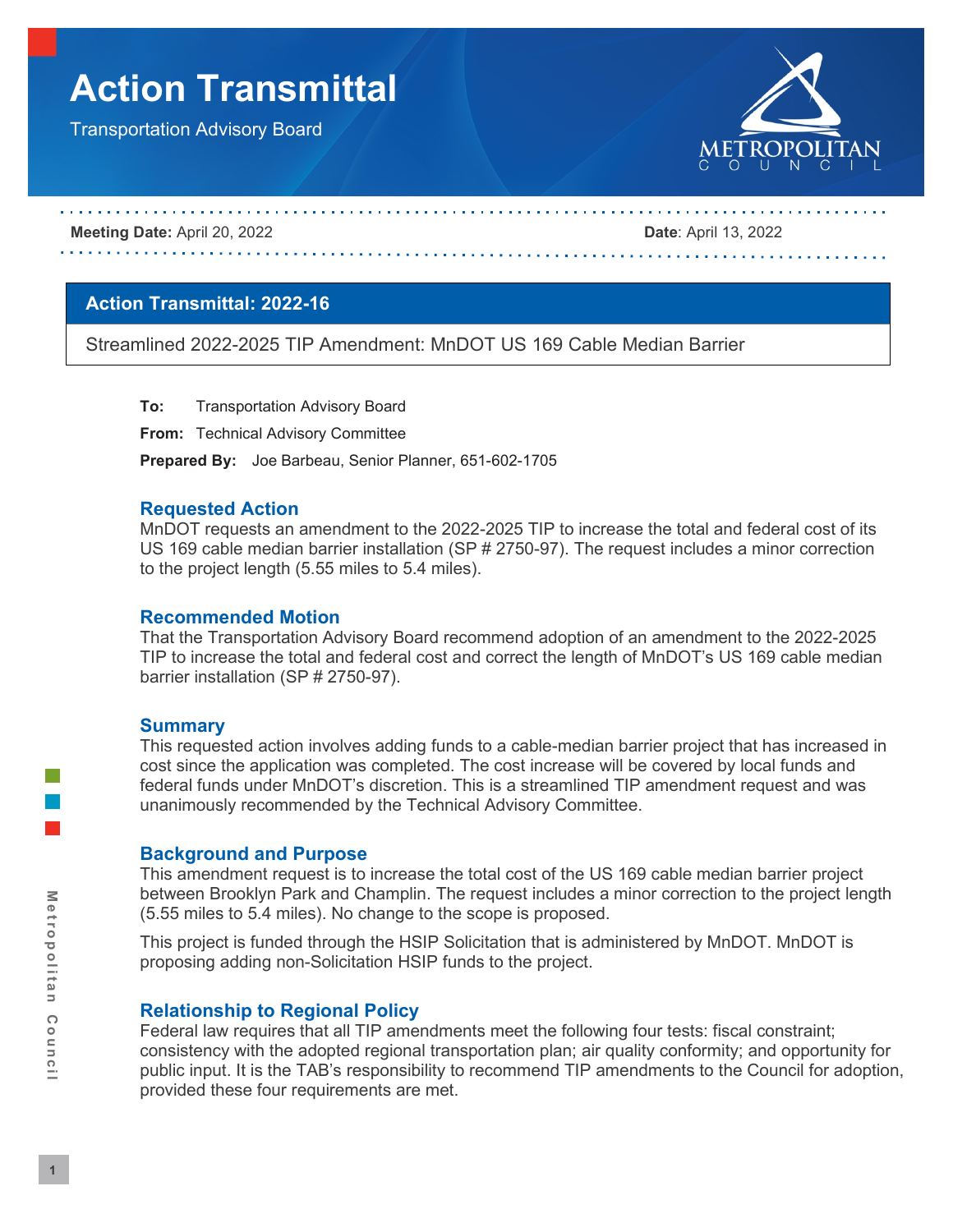The streamlined TIP amendment process allows projects that meet certain conditions to be streamlined, which entails forgoing the TAC Funding & Programming Committee review and results in saving a month of process time

## **Staff Analysis**

The TIP amendment meets fiscal constraint because the federal and local funds are sufficient to fully fund the project. This amendment is consistent with the Metropolitan Council Transportation Policy Plan, adopted by the Metropolitan Council on November 18, 2020, with FHWA/FTA conformity determination established on December 4, 2020. Public input opportunity for this amendment is provided through the TAB's and the Council's regular meetings. The Minnesota Interagency Air Quality and Transportation Planning Committee determined that the project is exempt from air quality conformity analysis.

## **Committee Comments and Action**

At its April 6, 2022, meeting, the Technical Advisory Committee voted unanimously to recommend adoption of an amendment to the 2022-2025 TIP to increase the total and federal cost and correct the length of MnDOT's US 169 cable median barrier installation.

| To                                                             | <b>Action Requested</b>       | Date Completed /<br><b>Scheduled</b> |  |
|----------------------------------------------------------------|-------------------------------|--------------------------------------|--|
| <b>Technical Advisory Committee</b>                            | <b>Review &amp; Recommend</b> | April 6, 2022                        |  |
| <b>Transportation Advisory Board</b>                           | <b>Review &amp; Recommend</b> | April 20, 2022                       |  |
| <b>Metropolitan Council</b><br><b>Transportation Committee</b> | <b>Review &amp; Recommend</b> | April 25, 2022                       |  |
| <b>Metropolitan Council</b>                                    | Review & Adopt                | April 27, 2022                       |  |

## **Routing**